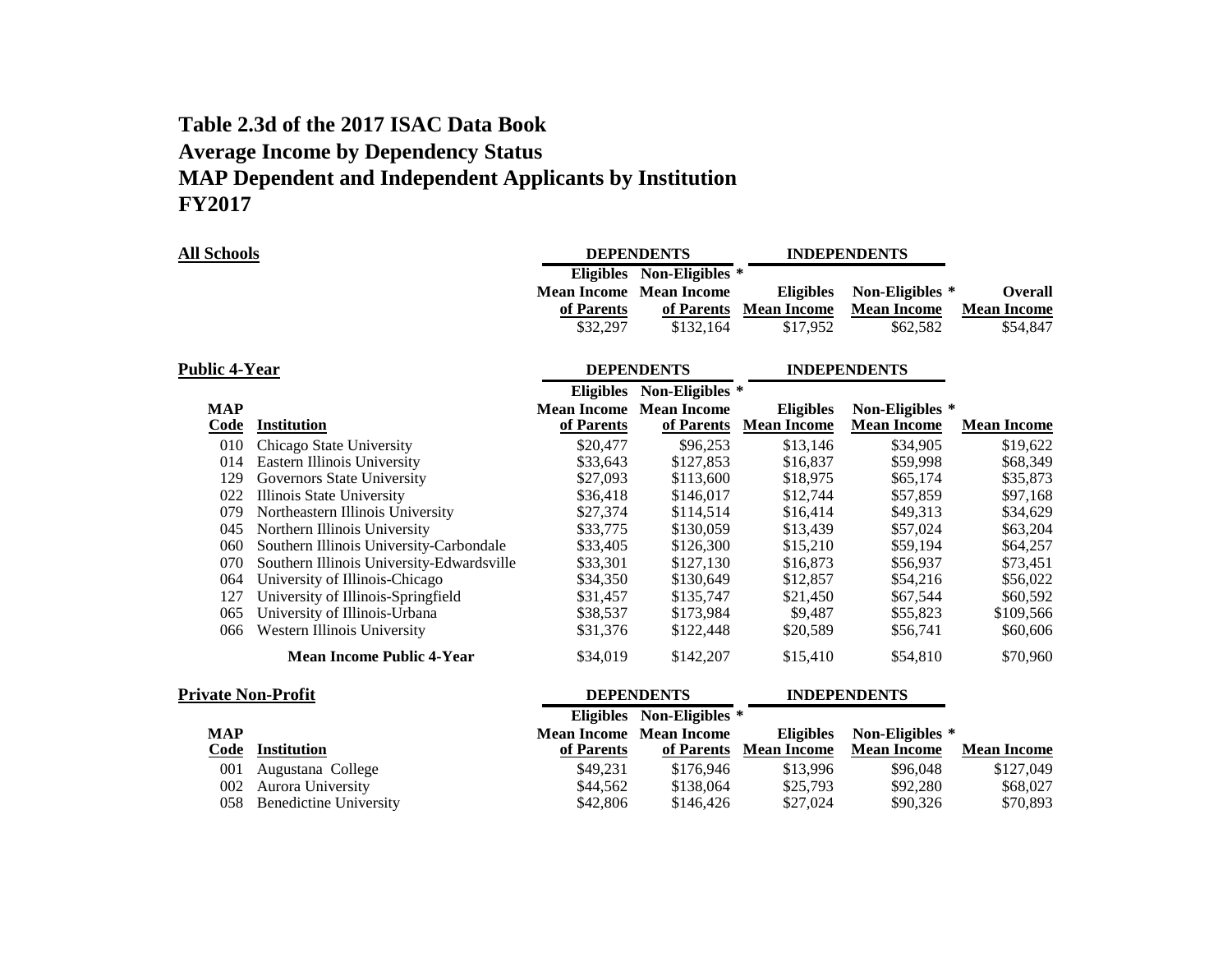| <b>Private Non-Profit, continued</b> |                                   |            | <b>DEPENDENTS</b>              | <b>INDEPENDENTS</b> |                    |                    |
|--------------------------------------|-----------------------------------|------------|--------------------------------|---------------------|--------------------|--------------------|
|                                      |                                   |            | Eligibles Non-Eligibles *      |                     |                    |                    |
| <b>MAP</b>                           |                                   |            | <b>Mean Income Mean Income</b> | <b>Eligibles</b>    | Non-Eligibles *    |                    |
| Code                                 | Institution                       | of Parents | of Parents                     | <b>Mean Income</b>  | <b>Mean Income</b> | <b>Mean Income</b> |
| 005                                  | <b>Blackburn College</b>          | \$36,134   | \$125,083                      | \$9,552             | \$39,189           | \$53,635           |
| 006                                  | <b>Bradley University</b>         | \$45,706   | \$166,891                      | \$14,884            | \$77,629           | \$109,063          |
| 090                                  | Columbia College                  | \$36,996   | \$155,119                      | \$12,212            | \$106,395          | \$68,718           |
| 011                                  | Concordia University              | \$40,848   | \$139,296                      | \$22,213            | \$73,863           | \$63,094           |
| 013                                  | DePaul University                 | \$41,388   | \$167,868                      | \$19,502            | \$77,427           | \$75,643           |
| 055                                  | Dominican University              | \$40,930   | \$135,760                      | \$19,190            | \$78,397           | \$59,398           |
| 150                                  | East West University              | \$22,647   | \$95,263                       | \$9,992             | \$45,421           | \$19,672           |
| 016                                  | <b>Elmhurst College</b>           | \$45,395   | \$151,130                      | \$19,991            | \$77,195           | \$81,623           |
| 017                                  | Eureka College                    | \$47,731   | \$139,627                      | \$18,865            | \$89,519           | \$81,698           |
| 019                                  | Greenville College                | \$46,640   | \$126,896                      | \$23,770            | \$103,082          | \$71,127           |
| 098                                  | Hebrew Theological College        | \$54,984   | \$173,289                      | \$21,153            | \$64,231           | \$92,278           |
| 021                                  | Illinois Institute of Technology  | \$41,322   | \$153,746                      | \$13,233            | \$70,030           | \$67,534           |
| 020                                  | Illinois College                  | \$43,400   | \$133,939                      | \$9,689             | \$40,412           | \$75,972           |
| 023                                  | Illinois Wesleyan University      | \$48,405   | \$186,605                      | \$9,522             | \$105,812          | \$132,690          |
| 083                                  | Judson University                 | \$47,475   | \$139,192                      | \$28,277            | \$86,611           | \$66,733           |
| 026                                  | Knox College                      | \$41,621   | \$167,544                      | \$12,171            | \$0                | \$92,671           |
| 027                                  | Lake Forest College               | \$44,630   | \$166,548                      | \$11,778            | \$40,401           | \$85,994           |
| 029                                  | Lewis University                  | \$46,344   | \$146,425                      | \$23,704            | \$86,388           | \$83,192           |
| 091                                  | Lincoln Christian University      | \$43,545   | \$112,776                      | \$31,409            | \$82,754           | \$57,970           |
| 030                                  | Lincoln College                   | \$30,561   | \$131,480                      | \$23,650            | \$82,875           | \$43,256           |
| 031                                  | Loyola University                 | \$44,398   | \$172,231                      | \$18,670            | \$105,861          | \$96,702           |
| 092                                  | MacCormac College                 | \$19,605   | \$106,273                      | \$15,585            | \$60,112           | \$23,773           |
| 034                                  | MacMurray College                 | \$43,712   | \$124,713                      | \$20,281            | \$67,549           | \$63,507           |
| 033                                  | McKendree University              | \$43,090   | \$145,359                      | \$31,500            | \$86,025           | \$74,796           |
| 036                                  | Millikin University               | \$44,940   | \$142,583                      | \$25,217            | \$77,597           | \$75,506           |
| 038                                  | Monmouth College                  | \$45,594   | \$147,212                      | \$10,737            | \$30,793           | \$84,187           |
| 145                                  | Morrison Institute of Tech        | \$35,341   | \$104,980                      | \$7,159             | \$0                | \$54,600           |
| 043                                  | National-Louis University         | \$28,080   | \$140,141                      | \$25,428            | \$72,658           | \$35,090           |
| 044                                  | North Central College             | \$51,582   | \$154,580                      | \$16,859            | \$88,848           | \$104,283          |
| 046                                  | North Park University             | \$40,742   | \$135,769                      | \$23,109            | \$81,560           | \$62,886           |
| 048                                  | Northwestern University           | \$43,226   | \$200,748                      | \$23,046            | \$94,415           | \$125,816          |
| 049                                  | <b>Olivet Nazarene University</b> | \$49,379   | \$146,568                      | \$28,619            | \$94,497           | \$83,835           |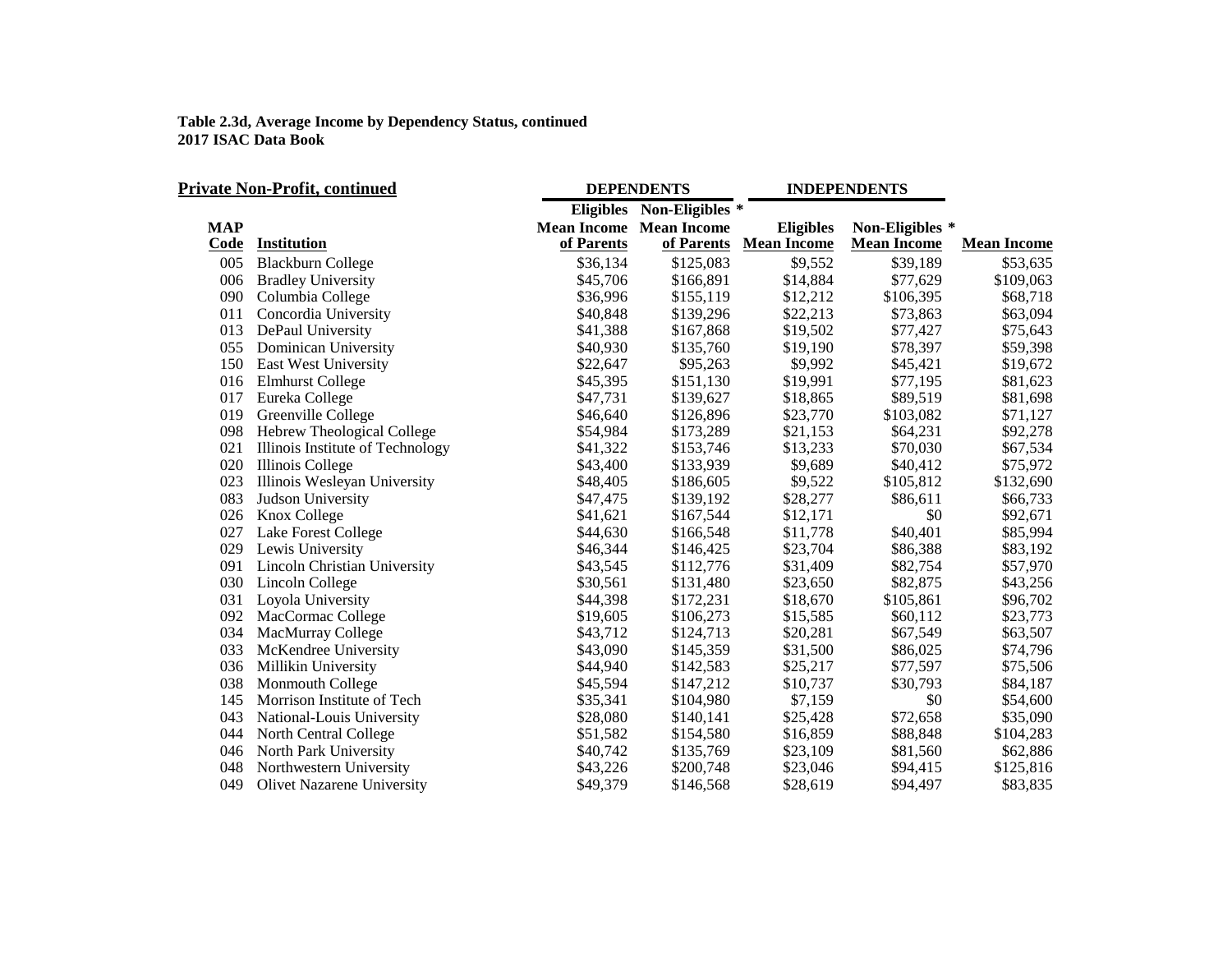|            | Private Non-Profit, continued           |                  | <b>DEPENDENTS</b>              |                    | <b>INDEPENDENTS</b> |                    |
|------------|-----------------------------------------|------------------|--------------------------------|--------------------|---------------------|--------------------|
|            |                                         | <b>Eligibles</b> | Non-Eligibles *                |                    |                     |                    |
| <b>MAP</b> |                                         |                  | <b>Mean Income Mean Income</b> | <b>Eligibles</b>   | Non-Eligibles *     |                    |
| Code       | <b>Institution</b>                      | of Parents       | of Parents                     | <b>Mean Income</b> | <b>Mean Income</b>  | <b>Mean Income</b> |
| 052        | <b>Quincy University</b>                | \$47,314         | \$141,561                      | \$21,657           | \$68,073            | \$79,117           |
| 007        | Robert Morris University-Illinois       | \$35,679         | \$131,745                      | \$21,357           | \$83,753            | \$47,129           |
| 053        | Rockford University                     | \$42,110         | \$137,581                      | \$23,508           | \$84,265            | \$58,543           |
| 054        | Roosevelt University                    | \$39,533         | \$159,237                      | \$17,999           | \$80,811            | \$54,944           |
| 059        | Shimer College                          | \$39,539         | \$231,451                      | \$11,056           | \$35,704            | \$58,230           |
| 152        | St. Augustine College                   | \$25,028         | \$85,318                       | \$24,362           | \$71,642            | \$26,620           |
| 069        | St. Xavier University                   | \$40,162         | \$134,314                      | \$18,668           | \$72,625            | \$57,546           |
| 144        | Telshe Yeshiva                          | \$54,721         | \$165,068                      | \$21,305           | \$0                 | \$70,884           |
| 068        | The School of the Art Institute         | \$35,614         | \$156,893                      | \$12,881           | \$59,923            | \$62,770           |
| 062        | The University of Chicago               | \$45,408         | \$186,728                      | \$13,524           | \$101,265           | \$123,290          |
| 076        | <b>Trinity Christian College</b>        | \$46,798         | \$137,325                      | \$24,806           | \$87,099            | \$62,476           |
| 081        | <b>Trinity International University</b> | \$48,818         | \$168,897                      | \$25,287           | \$77,485            | \$71,246           |
| 057        | University of St. Francis               | \$47,517         | \$139,491                      | \$24,890           | \$108,753           | \$76,235           |
| 102        | Vandercook College of Music             | \$46,111         | \$143,299                      | \$11,409           | \$39,619            | \$78,384           |
| 067        | Wheaton College                         | \$50,256         | \$168,239                      | \$13,237           | \$115,618           | \$121,333          |
|            | <b>Mean Income Private Non-Profit</b>   | \$42,120         | \$157,822                      | \$21,179           | \$84,002            | \$76,117           |

| <b>Public 2-Year</b> |                                   |                  | <b>DEPENDENTS</b>                            |                                        | <b>INDEPENDENTS</b>                   |                    |
|----------------------|-----------------------------------|------------------|----------------------------------------------|----------------------------------------|---------------------------------------|--------------------|
|                      |                                   | <b>Eligibles</b> | Non-Eligibles *                              |                                        |                                       |                    |
| <b>MAP</b><br>Code   | Institution                       | of Parents       | <b>Mean Income</b> Mean Income<br>of Parents | <b>Eligibles</b><br><b>Mean Income</b> | Non-Eligibles *<br><b>Mean Income</b> | <b>Mean Income</b> |
| 103                  | <b>Black Hawk College</b>         | \$29,843         | \$95.654                                     | \$19,355                               | \$57,275                              | \$41,352           |
| 106                  | Carl Sandburg College             | \$27.341         | \$105,199                                    | \$18,196                               | \$58,096                              | \$40.983           |
| 032                  | College of DuPage                 | \$27,359         | \$108.884                                    | \$19.128                               | \$55,707                              | \$46,895           |
| 074                  | College of Lake County            | \$27,162         | \$99.356                                     | \$19,870                               | \$53,342                              | \$42,000           |
| 012                  | Danville Area Community College   | \$25,264         | \$97.504                                     | \$18,741                               | \$54,542                              | \$35,069           |
| 015                  | <b>Elgin Community College</b>    | \$29,032         | \$101,019                                    | \$19,810                               | \$62,009                              | \$45,289           |
| 147                  | <b>Frontier Community College</b> | \$23,893         | \$78.647                                     | \$22,718                               | \$68,427                              | \$40,724           |
| 114                  | <b>Harold Washington College</b>  | \$22,025         | \$90,577                                     | \$11.371                               | \$37,254                              | \$25,110           |
| 087                  | Harper College                    | \$28,551         | \$105,624                                    | \$20,489                               | \$49.959                              | \$45,105           |
| 110                  | Harry S. Truman College           | \$20,866         | \$83,588                                     | \$12,325                               | \$41,249                              | \$21,117           |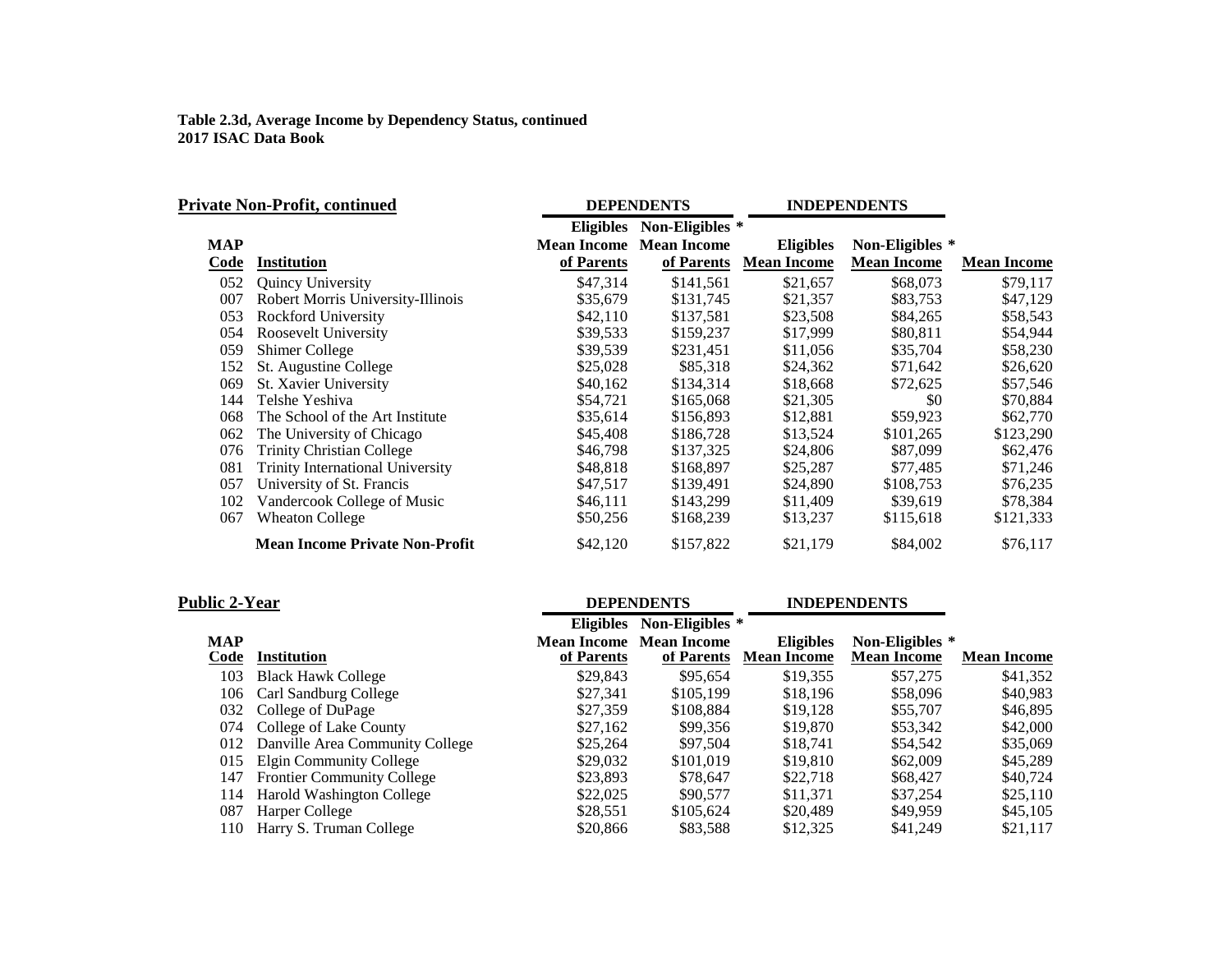| <b>Public 2-Year, continued</b> |                                    |            | <b>DEPENDENTS</b>              | <b>INDEPENDENTS</b> |                    |                    |
|---------------------------------|------------------------------------|------------|--------------------------------|---------------------|--------------------|--------------------|
|                                 |                                    |            | Eligibles Non-Eligibles *      |                     |                    |                    |
| <b>MAP</b>                      |                                    |            | <b>Mean Income Mean Income</b> | <b>Eligibles</b>    | Non-Eligibles *    |                    |
| Code                            | <b>Institution</b>                 | of Parents | of Parents                     | <b>Mean Income</b>  | <b>Mean Income</b> | <b>Mean Income</b> |
| 124                             | <b>Heartland Community College</b> | \$25,611   | \$108,393                      | \$17,896            | \$48,912           | \$46,861           |
| 084                             | <b>Highland Community College</b>  | \$27,012   | \$91,501                       | \$19,144            | \$58,110           | \$38,691           |
|                                 | 056 Illinois Central College       | \$26,535   | \$105,879                      | \$17,915            | \$56,129           | \$43,852           |
| 028                             | Illinois Valley Community College  | \$26,436   | \$99,686                       | \$19,648            | \$75,130           | \$43,184           |
| 122                             | John A. Logan College              | \$22,873   | \$97,737                       | \$15,534            | \$45,860           | \$31,795           |
| 140                             | John Wood Community College        | \$27,973   | \$95,164                       | \$22,642            | \$59,831           | \$43,293           |
| 024                             | Joliet Junior College              | \$26,792   | \$105,790                      | \$18,833            | \$58,732           | \$45,621           |
| 037                             | Kankakee Community College         | \$24,332   | \$98,255                       | \$17,758            | \$68,110           | \$35,199           |
| 008                             | Kaskaskia College                  | \$25,415   | \$96,949                       | \$19,580            | \$59,565           | \$41,674           |
| 116                             | Kennedy-King College               | \$16,366   | \$71,634                       | \$10,090            | \$57,808           | \$15,610           |
| 009                             | Kishwaukee College                 | \$25,466   | \$96,851                       | \$17,282            | \$50,527           | \$37,953           |
| 105                             | Lake Land College                  | \$26,906   | \$96,814                       | \$20,154            | \$55,780           | \$43,493           |
| 131                             | Lewis & Clark Community College    | \$25,328   | \$98,120                       | \$18,254            | \$78,110           | \$43,398           |
| 118                             | Lincoln Land Community College     | \$24,212   | \$98,541                       | \$18,450            | \$59,697           | \$40,260           |
|                                 | 126 Lincoln Trail College          | \$26,399   | \$99,051                       | \$20,737            | \$94,156           | \$49,765           |
| 112                             | Malcolm X College                  | \$19,774   | \$77,448                       | \$13,746            | \$64,179           | \$20,968           |
| 120                             | <b>McHenry County College</b>      | \$29,095   | \$104,637                      | \$21,740            | \$58,748           | \$49,424           |
| 121                             | Moraine Valley Community College   | \$25,871   | \$98,779                       | \$17,362            | \$72,066           | \$39,946           |
| 040                             | <b>Morton College</b>              | \$26,364   | \$88,103                       | \$17,785            | \$39,615           | \$31,750           |
| 130                             | <b>Oakton Community College</b>    | \$26,087   | \$92,373                       | \$18,323            | \$43,648           | \$35,900           |
| 115                             | Olive-Harvey College               | \$17,424   | \$76,059                       | \$12,130            | \$47,069           | \$17,673           |
| 108                             | <b>Olney Central College</b>       | \$25,250   | \$85,731                       | \$21,278            | \$55,189           | \$37,856           |
| 107                             | Parkland College                   | \$25,771   | \$108,012                      | \$16,742            | \$51,623           | \$43,394           |
| 073                             | Prairie State College              | \$24,382   | \$106,783                      | \$15,548            | \$52,498           | \$29,513           |
| 041                             | Rend Lake College                  | \$26,669   | \$91,785                       | \$18,365            | \$61,072           | \$40,696           |
| 111                             | Richard J. Daley College           | \$24,092   | \$81,224                       | \$15,390            | \$43,587           | \$26,532           |
| 133                             | Richland Community College         | \$24,695   | \$95,097                       | \$18,016            | \$60,375           | \$36,848           |
| 085                             | <b>Rock Valley College</b>         | \$26,082   | \$92,279                       | \$18,580            | \$50,261           | \$37,329           |
| 088                             | Sauk Valley Community College      | \$26,166   | \$94,658                       | \$19,127            | \$61,528           | \$40,490           |
| 075                             | <b>Shawnee Community College</b>   | \$22,214   | \$85,468                       | \$15,928            | \$56,333           | \$31,373           |
| 063                             | South Suburban College             | \$21,387   | \$83,264                       | \$14,376            | \$48,575           | \$21,510           |
| 078                             | Southeastern Illinois College      | \$20,876   | \$88,287                       | \$16,401            | \$63,850           | \$32,613           |
| 004                             | Southwestern Illinois College      | \$22,803   | \$98,206                       | \$17,404            | \$55,553           | \$35,342           |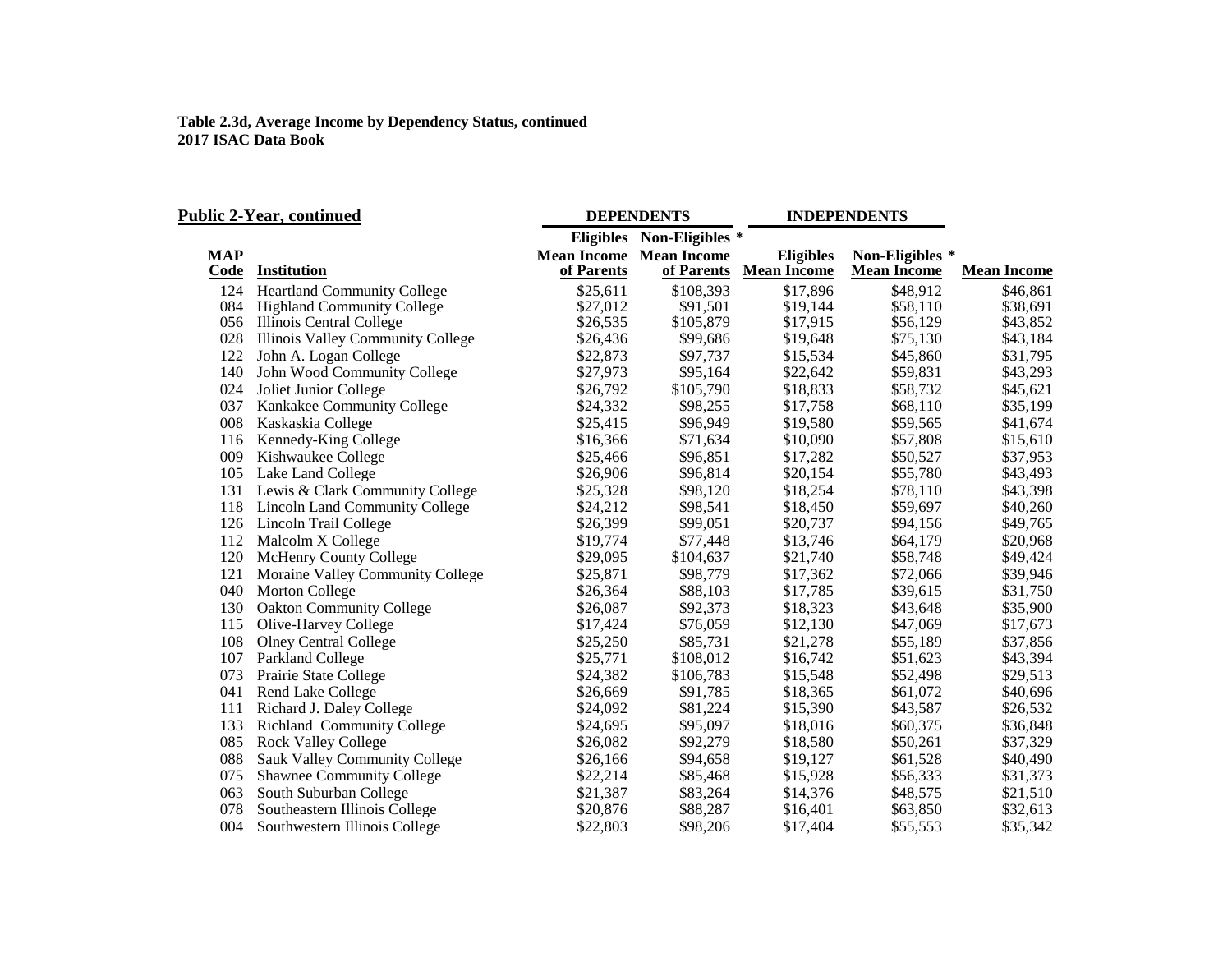| <b>Public 2-Year, continued</b> |                                    |                  | <b>DEPENDENTS</b>                            | <b>INDEPENDENTS</b>                    |                                       |                    |
|---------------------------------|------------------------------------|------------------|----------------------------------------------|----------------------------------------|---------------------------------------|--------------------|
|                                 |                                    | <b>Eligibles</b> | Non-Eligibles *                              |                                        |                                       |                    |
| <b>MAP</b><br>Code              | <b>Institution</b>                 | of Parents       | <b>Mean Income</b> Mean Income<br>of Parents | <b>Eligibles</b><br><b>Mean Income</b> | Non-Eligibles *<br><b>Mean Income</b> | <b>Mean Income</b> |
| 077                             | Spoon River College                | \$25,493         | \$96,470                                     | \$16,634                               | \$55.635                              | \$35,943           |
| 047                             | <b>Triton College</b>              | \$26,388         | \$84,789                                     | \$18,056                               | \$45,854                              | \$32,108           |
| 082                             | <b>Wabash Valley College</b>       | \$25,401         | \$89,457                                     | \$16,607                               | \$67,389                              | \$42,000           |
| 096                             | <b>Waubonsee Community College</b> | \$26,486         | \$102,758                                    | \$20,548                               | \$59,737                              | \$45,627           |
| 117                             | Wilbur Wright College              | \$24,554         | \$83,477                                     | \$17,110                               | \$55,115                              | \$29,789           |
|                                 | <b>Mean Income Public 2-Year</b>   | \$25,190         | \$99,303                                     | \$17,230                               | \$55,296                              | \$37,142           |

| <b>Hospital Schools</b> |                                            |                                  | <b>DEPENDENTS</b>                |                                        | <b>INDEPENDENTS</b>                   |                    |
|-------------------------|--------------------------------------------|----------------------------------|----------------------------------|----------------------------------------|---------------------------------------|--------------------|
|                         |                                            | <b>Eligibles</b>                 | Non-Eligibles *                  |                                        |                                       |                    |
| <b>MAP</b><br>Code      | Institution                                | <b>Mean Income</b><br>of Parents | <b>Mean Income</b><br>of Parents | <b>Eligibles</b><br><b>Mean Income</b> | Non-Eligibles *<br><b>Mean Income</b> | <b>Mean Income</b> |
| 358                     | Blessing-Rieman College of Nursing         | \$47,666                         | \$120,790                        | \$24,558                               | \$126,720                             | \$65,586           |
| 172                     | Capital Area School of Prac Nursing        | \$25.616                         | \$100,053                        | \$20,628                               | \$160,356                             | \$30,180           |
| 308                     | Graham Hospital School of Nursing          | \$45,106                         | \$112,756                        | \$25,731                               | \$64,257                              | \$37,280           |
| 334                     | Lakeview College of Nursing                | \$37,090                         | \$115,112                        | \$21,028                               | \$54,465                              | \$52,847           |
| 312                     | Methodist College of Nursing               | \$39,419                         | \$184,332                        | \$23,025                               | \$85,981                              | \$59,960           |
| 200                     | National University of Health Sciences     | \$43,662                         | \$100,000                        | \$18,339                               | \$72,141                              | \$33,839           |
| 337                     | <b>Resurrection University</b>             | \$36,619                         | \$117,058                        | \$22,923                               | \$71,655                              | \$38,860           |
| 389                     | <b>Rush University</b>                     | \$38,365                         | \$117,463                        | \$23,100                               | \$70,327                              | \$38,938           |
| 318                     | Saint Anthony College of Nursing           | \$54,207                         | \$133,023                        | \$27,757                               | \$96,151                              | \$62,644           |
| 321                     | St. Francis Medical Center College Nursing | \$48,605                         | \$140.784                        | \$24,418                               | \$98,510                              | \$77,804           |
| 390                     | St. John's College                         | \$47,845                         | \$132,328                        | \$29,305                               | \$105.114                             | \$74,115           |
| 330                     | Trinity College of Nursing                 | \$46,262                         | \$123,350                        | \$29,229                               | \$100.964                             | \$55,275           |
|                         | <b>Mean Income Hospital Schools</b>        | \$41,265                         | \$140.691                        | \$23,201                               | \$86,052                              | \$52,276           |